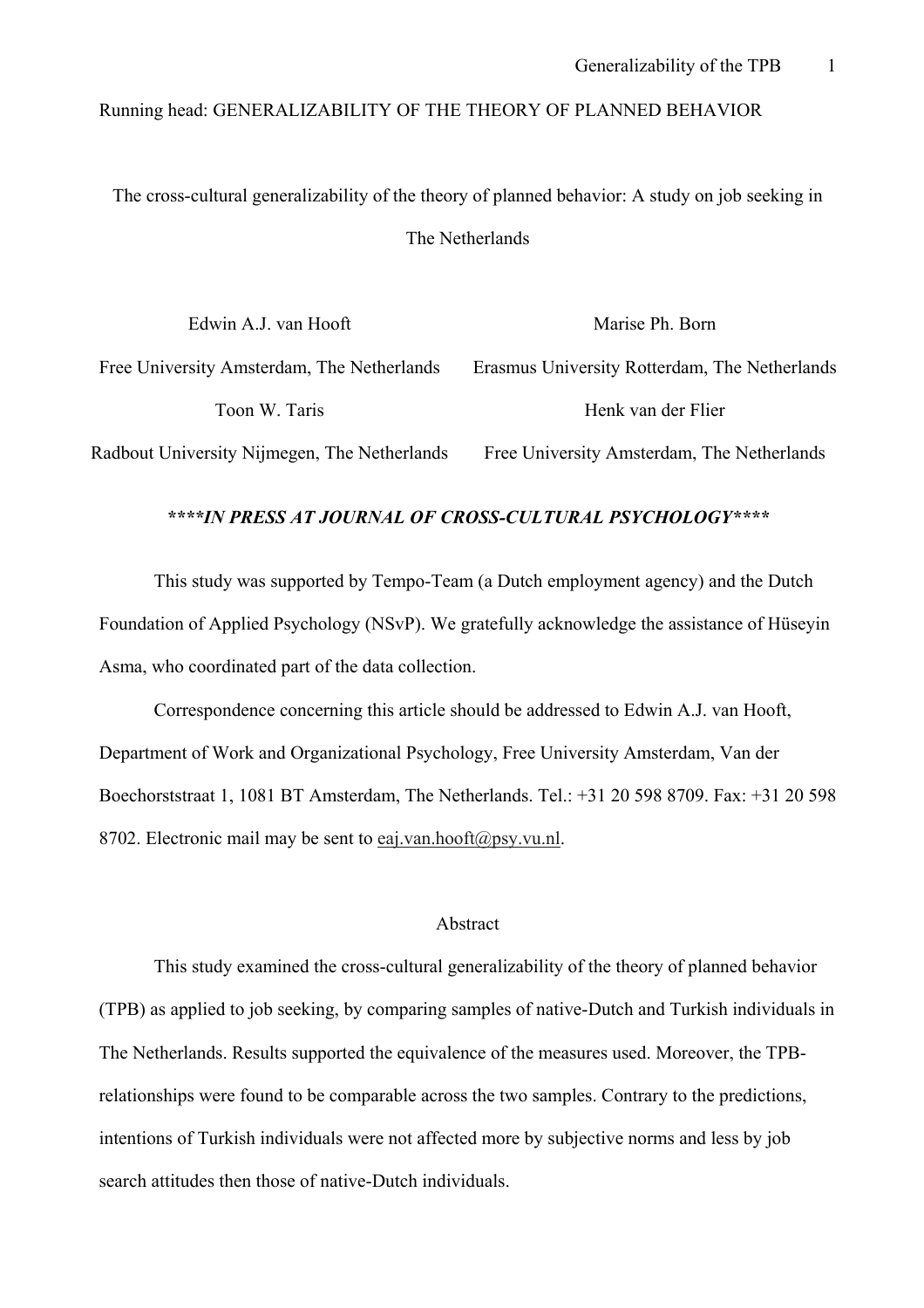The cross-cultural generalizability of the theory of planned behavior: A study on job seeking in

### The Netherlands

The theory of planned behavior (TPB) is a widely used theoretical framework that details the determinants of human behavior (Ajzen, 1991). Meta-analysis demonstrated its validity in the prediction of a large variety of social behaviors (Armitage & Conner, 2001). Also in the context of job seeking, research has confirmed the validity of the TPB (e.g., Van Ryn & Vinokur, 1992). Studies on the TPB typically use Western samples, and job seeking has been studied almost exclusively from a Western point of view. Therefore the current study focused on the crosscultural generalizability of the TPB in the context of job seeking.

Job seeking is an important aspect of people's work lives as it determines the opportunity set of potential jobs from which job seekers may choose, and influences employment outcomes such as job attainment and employment quality (Kanfer, Wanberg, & Kantrowitz, 2001). Although a considerable body of research has investigated the predictors of job seeking (see Kanfer et al., 2001), hardly any study investigated the generalizability of models explaining job search behavior to "non-traditional" applicant pools, such as ethnic minorities. The current study aims to fill this gap by examining the predictors of job seeking among Turkish immigrants in The Netherlands. These predictors were examined in the context of the TPB, and were compared with the predictors of job seeking in a representative sample of the native-Dutch population.

The Turkish migrant population was chosen because of its substantial size in The Netherlands, their relatively weak position at the labor market, and their cultural differences with the Dutch population. The first generation of Turkish immigrants came to The Netherlands in the late 60s and early 70s. As guest workers, they were mainly employed in lower skilled jobs, to resolve the shortages at the labor market for these jobs. Nowadays they are the largest ethnic minority group, with 2.1% of the total population. However, their position at the labor market is relatively weak, as is indicated by high unemployment rates and overrepresentation in lower skilled jobs. Turkish culture differs from Dutch culture in the level of individualism versus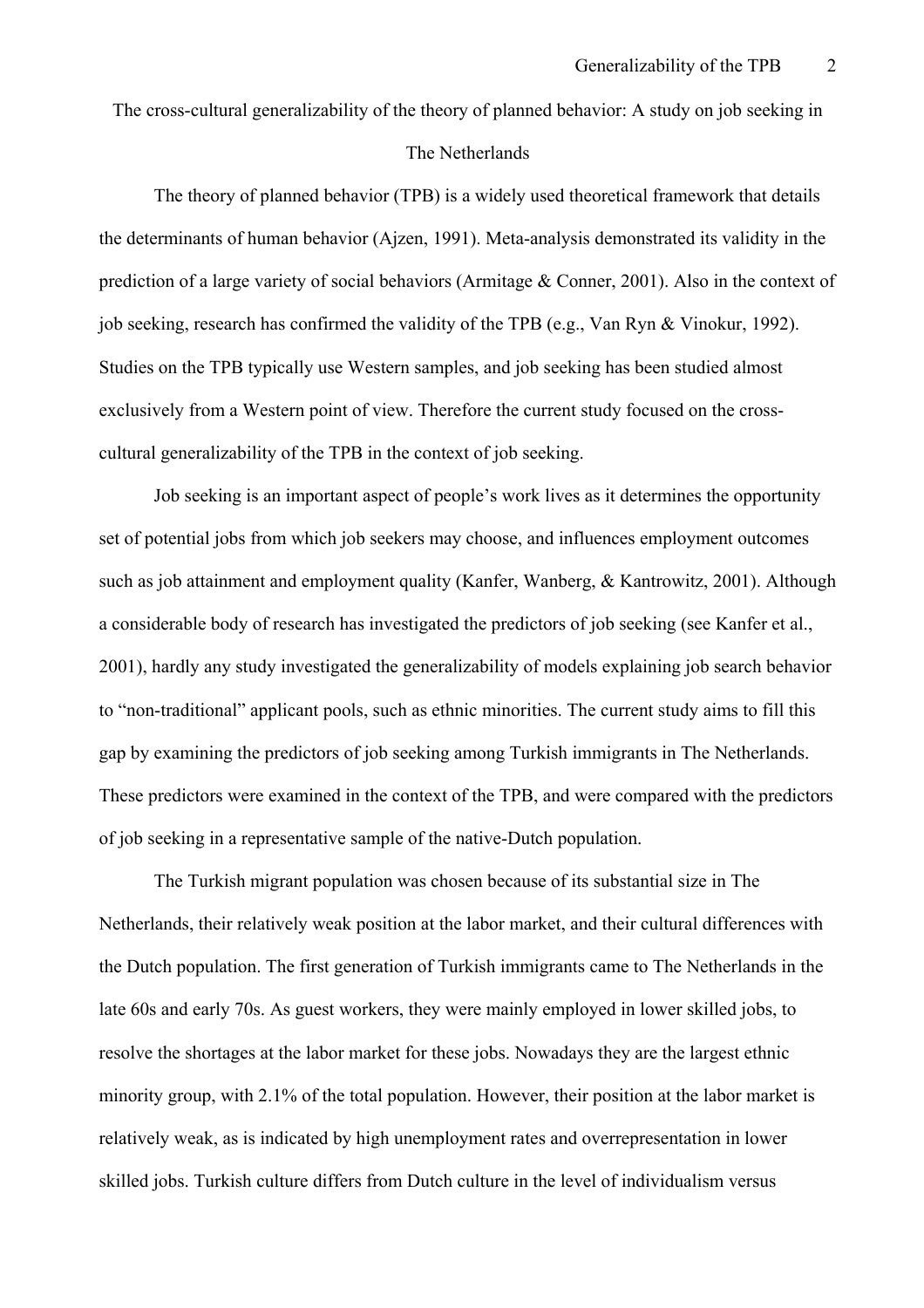collectivism (INDCOL). Whereas Dutch culture is a typical example of an individualistic culture, Turkish culture has been characterized as highly collectivistic (Hofstede, 1980; Javidan & House, 2001; Paşa, Kabasakal, & Bodur, 2001). The Turkish and Dutch cultures were selected because differences in INDCOL may affect the relationships as outlined by the TPB.

Applied to job seeking, the TPB states that the most proximal determinant of job search behavior is the individual's intention to engage in job seeking. Job search intention comprises the motivation necessary to engage in job seeking. The more an individual intends to engage in job seeking, the more likely it is that actual job search activities are performed (cf. Ajzen, 1991). Job search intention is predicted by the extent to which a person evaluates job seeking positively or negatively (i.e., job search attitude), by the individual's perception of social pressure to look for a (new) job (i.e., subjective norm), and by people's confidence in their ability to perform various job search activities (i.e., perceived behavioral control; Ajzen, 1991). That is, people who regard job seeking as more beneficial and more sensible will be more likely to intend to search for a (new) job than people with less positive attitudes towards job seeking. Also, individuals will be more likely to form job search intentions as they perceive more social pressure from important others to do so. Lastly, people will be more likely to make job search intentions if they are more confident about their ability to perform job search activities. Based on the TPB, we expected:

*Hypothesis 1:* (a) Job search attitude, (b) subjective norm, and (c) perceived behavioral control positively predict job search intention.

The TPB was hypothesized to be a valid framework to predict job seeking for both native-Dutch and Turkish-Dutch individuals. However, based on differences in INDCOL we expected differences in the relative weights of the predictors across the two cultural groups. In individualistic cultures people tend to perceive themselves as autonomous individuals who are independent of the group ('independent self'), and tend to prioritize personal goals over collective goals. Behavior in these cultures is guided more by personal attitudes than by social norms. Conversely, in collectivistic cultures people tend to perceive themselves as interdependent with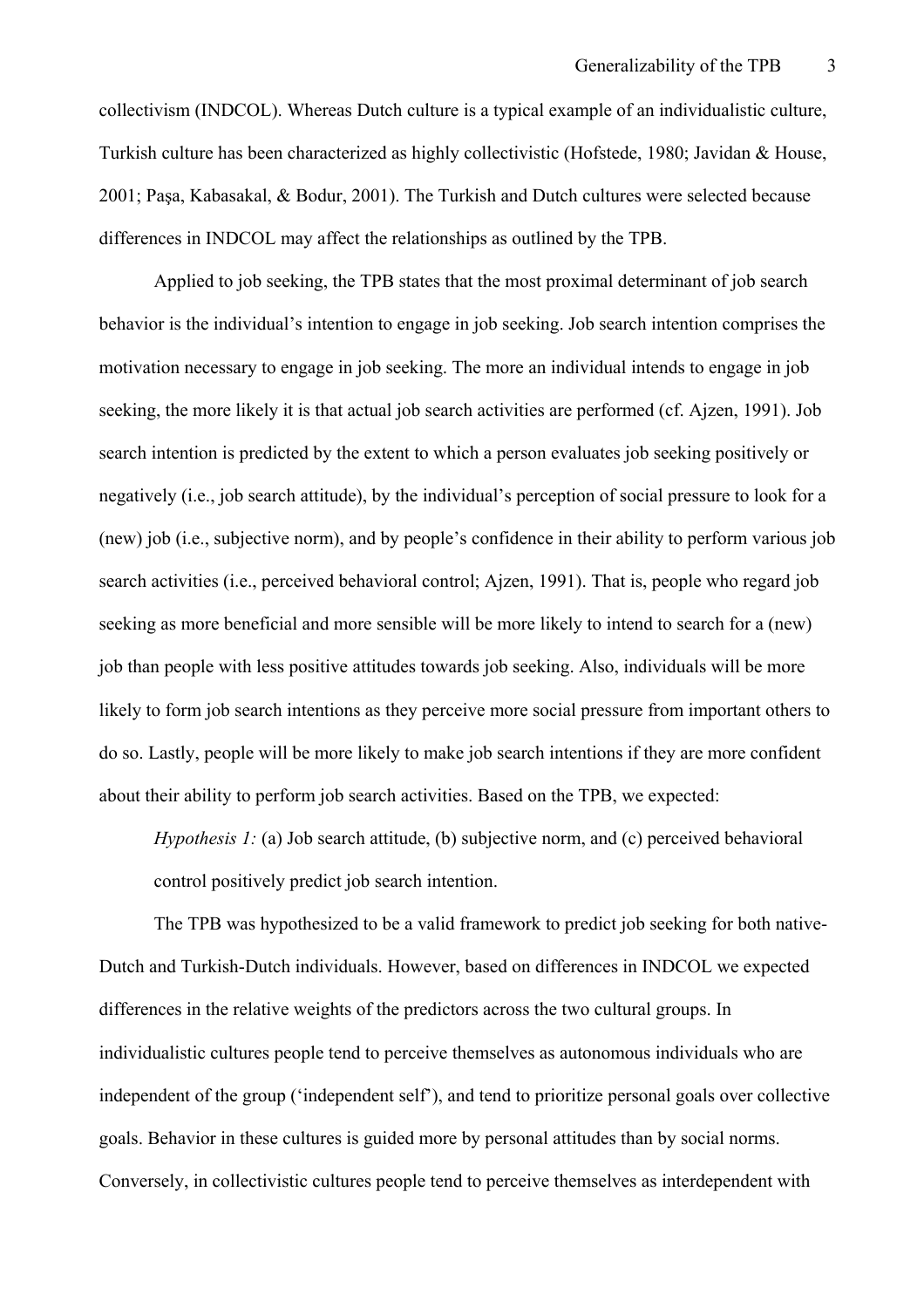their group, and tend to prioritize goals of the in-group over their personal goals. Behavior is guided more by anticipated expectations of others or social norms of the in-group than by internal dispositions such as personality traits and personal attitudes (e.g., Markus & Kitayama, 1998). Applied to the TPB, these theories about INDCOL and the self suggest that in collectivistic cultures perceptions of social pressure (i.e., subjective norm) will predict behavior more strongly than in individualistic cultures. Internal dispositions such as personal attitudes are stronger predictors of behavior in individualistic cultures. Thus,

*Hypothesis 2:* Job search intentions of Turkish immigrants are (a) more strongly predicted by subjective norm, and (b) more weakly by job search attitude as compared to job search intentions of native-Dutch individuals.

### Method

#### *Participants and procedures*

Two separate samples were used: one sample of Turkish immigrants, and one sample reflecting a cross-section of the native-Dutch population.

*Turkish sample*. Respondents of Turkish descent who resided in The Netherlands were recruited using a networking approach. Fifteen Turkish individuals distributed 1,156 questionnaires among relatives, friends, and acquaintances from Turkish descent that belong to the (potential) labor force (i.e, aged 15 to 65). Individuals who were willing to participate were given a questionnaire in Dutch or in Turkish, depending on their own preference. After completion, the questionnaires were recollected by the distributor. We used this approach because people are more likely to participate when someone they know personally asks them to. This way we were able to create a broad sample of individuals of Turkish descent living in The Netherlands, with a wide spread on variables such as gender, age, and level of education.

A total of 268 respondents participated (response rate of 23.2%). The majority of the respondents (68.3%) completed the Turkish version of the questionnaire. Almost two thirds of the respondents were male ( $n = 169$ ), age ranged from 16 to 48 ( $M = 27.0$ ,  $SD = 8.2$ ), 18.8% held a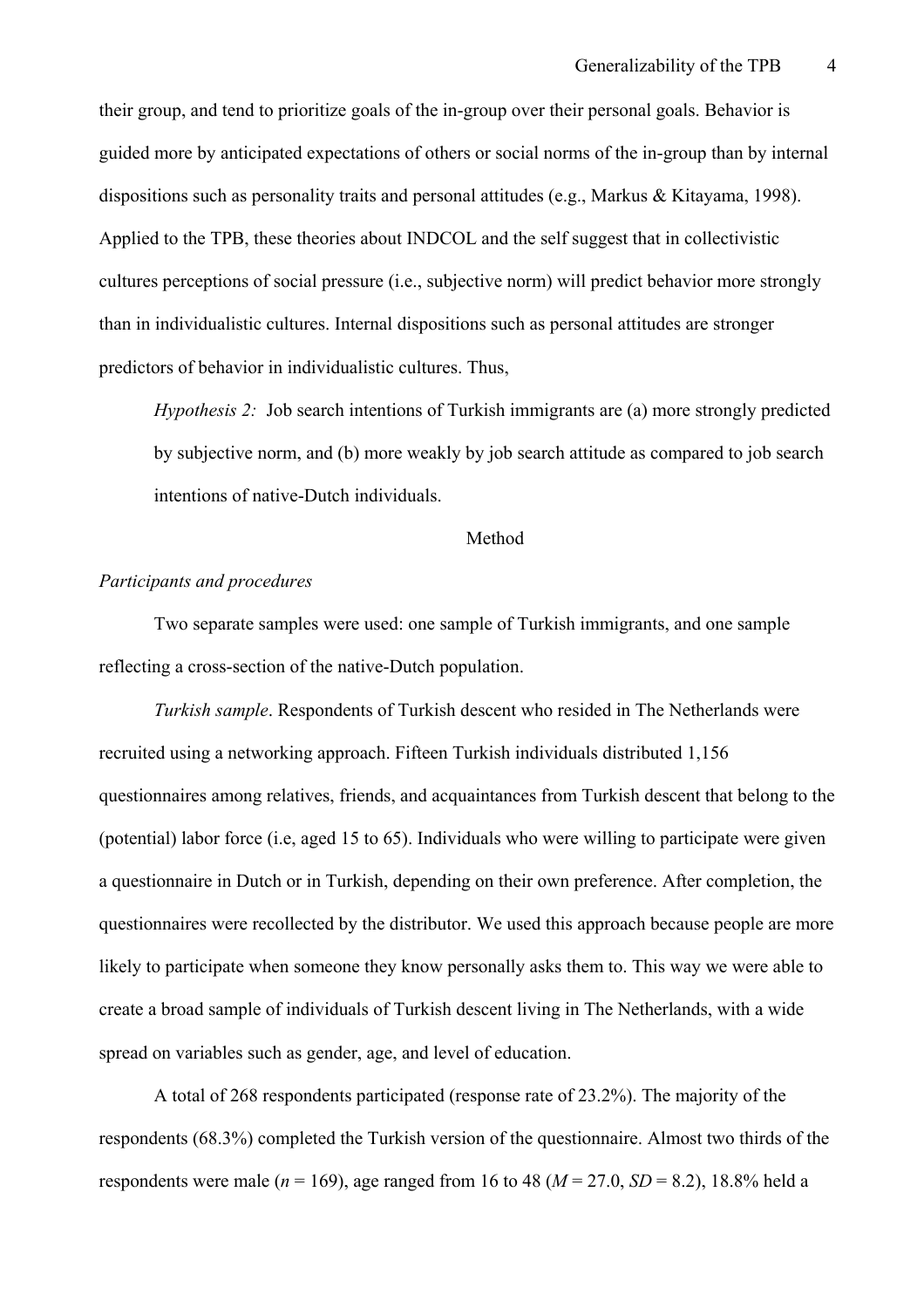college/university degree, and 70.1% of the respondents were employed. Almost  $40\%$  ( $n = 166$ ) were not born in The Netherlands. The average length of stay in The Netherlands of these foreignborn participants was  $15.76$  years  $(SD = 7.76)$ .

*Native-Dutch sample*. A total of 1,854 members (aged 15 to 65) of the telepanel of a Dutch research center (CentERdata) completed a questionnaire as part of a larger study (Van Hooft, Born, Taris, & Van der Flier, in press). This panel represents the Dutch population with regard to age, sex, religion, level of education, and geographical distribution. Participants with a nonnative-Dutch background were excluded from the analyses  $(n = 44)$ . About half of the respondents were male (52.3%), the average age was 40.2 (*SD* = 12.4), 35.4% held a college/university degree, and 75.8% of the respondents were employed.

### *Measures*

Items were based on previous research (see Van Hooft et al., in press), translated into Turkish by two professional translators following a translation-back translation procedure, and pilot-tested among bilingual Turkish students.

*Dependent variable*. Job search intention was assessed by six items. Participants were asked to indicate how much time they intended to spend on job search activities (i.e., reading job ads, talking with friends/relatives about job leads, contacting employment agencies, looking for jobs on the internet, making inquiries to employers, and sending out application letters) in the next four months. Response options ranged from 1 = *no time at all* to 5 = *very much time*.

*Independent variables*. To measure *job search attitude* respondents were asked to indicate the extent to which they regarded it sensible, wise, and useless (reverse scored) to seek for a (new) job in the next four months. *Subjective norm* was measured with a 2-item scale, asking the respondents to indicate the extent to which their significant other respectively most people who are important to them think they should seek for a (new) job in the next four months. *Job search self-efficacy* was used as a measure of perceived behavioral control (Van Ryn & Vinokur, 1992; see also Ajzen, 1991). Six items were selected, including: "I have confidence in my abilities to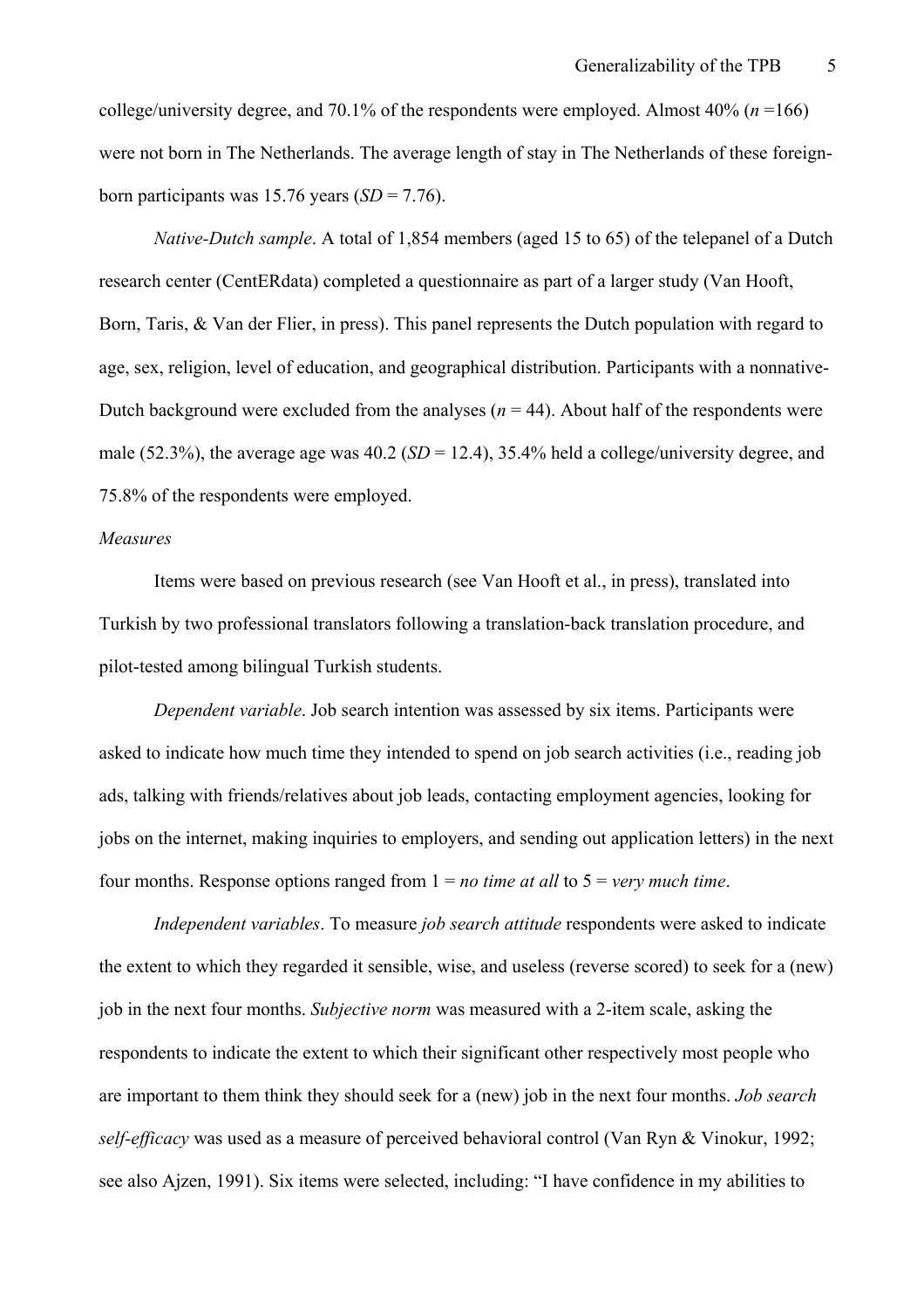complete a good job-application" and "I am confident of my ability to make a good impression in job interviews". Response options for all these items ranged from 1 = *strongly disagree* to 5 = *strongly agree*.

*Control variables*. Because the samples differed significantly regarding sex, age, level of education, and employment position, multivariate  $F(4, 2061) = 89.52$ ,  $p \le 0.001$ , these variables were selected as control variables. Sex was coded 0 = *male* and 1 = *female*. Level of education was coded  $1 = low$  (i.e., primary education/lower vocational training),  $2 = medium$  (i.e., secondary school/intermediate vocational training), 3 = *high* (i.e., college/university). Employment position was assessed with the following item: "Do you have a paid job at the moment?"  $(0 = no, 1 = yes)$ .

## Analyses and results

 Structural equation modeling using LISREL 8.30 was applied to examine the cross-cultural equivalence of our measures and to test the hypothesized structural model. Covariances between the items were analyzed (after listwise deletion), and maximum likelihood was used as the estimation method. Table 1 reports the goodness-of-fit statistics of the models tested, the resulting path coefficients, and the explained variance in intention.

 First, the measurement model was tested in both samples separately using confirmatory factor analysis (CFA). Fit indices were satisfactory in both samples (e.g., *RMSEA* < .06, *SRMR* < .08, *CFI* and *NNFI* close to .95; cf. Hu & Bentler, 1999), all factor loadings ( $\lambda_x$  and  $\lambda_y$ ) were high and significant, and modification indices were small. Because these analyses demonstrated that the observed variables were good indicators of the latent factors they were supposed to represent, we proceeded to testing the structural equation model (SEM) in each sample separately. The structural model with job search attitude, subjective norm, and self-efficacy predicting job search intention demonstrated satisfactory fit in both samples. However, only attitude significantly contributed to the prediction of intention in each sample, with path coefficients of .70 in the native-Dutch sample and .44 in the Turkish sample. Path coefficients of self-efficacy were comparable in magnitude across the samples, but due to differences in sample size significant in the native-Dutch sample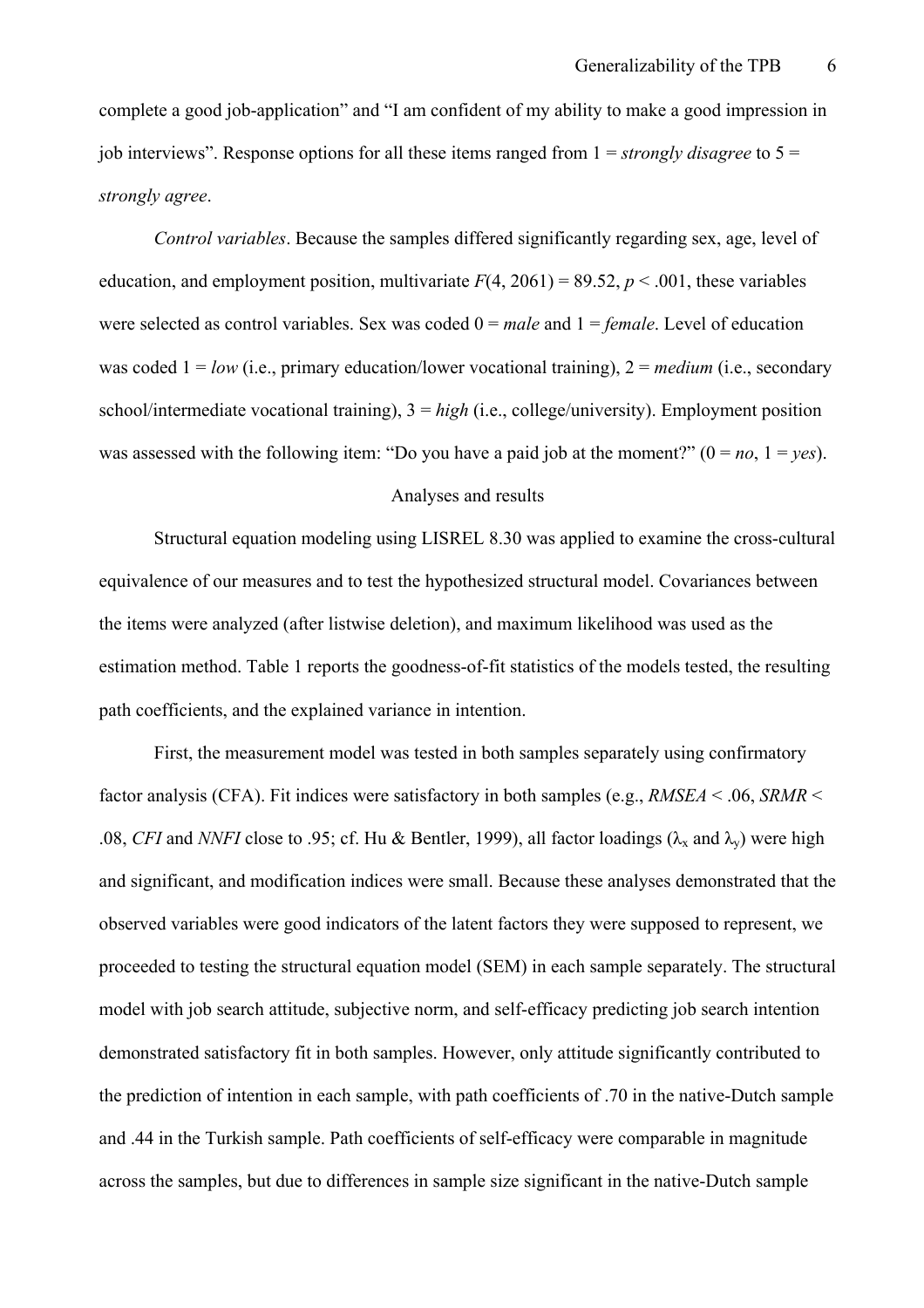only. The effect of subjective norm was not significant in any of the two samples. Controlling for sex, age, level of education, and employment position hardly changed the results. Age had a small negative effect on intention in both samples. The effects of level of education and employment position were small and positive in both samples, but significant in the native-Dutch sample only.

 Second, the generalizability of the measurement model and the invariance of the structural parameters across the samples were tested using multi-group analyses. A two-group CFA baseline model was estimated, in which all parameters were set free across the two groups. Next, a series of equality constraints were imposed, testing the degree of measurement equivalence. The baseline model showed adequate fit, supporting the generalizability of the factor pattern. Subsequent models with respectively the factor loadings, the factor variances, and the factor covariances set invariant, demonstrated only small decreases in model fit. As *CFI*- and *NNFI*-values decreased with .01 or less, the CFA-model was concluded to be equivalent across the two samples (cf. Cheung & Rensvold, 2002). Proceeding with the SEM-analyses, again a baseline model was estimated, in which all parameters were allowed to vary freely across the two groups. The baseline model fitted the data well. Subsequent models with equality constraints imposed on the factor loadings, path coefficients, and factor variances did not result in substantial deterioration of the model fit. The structural model was therefore concluded to be equivalent across the two groups. Inclusion of the control variables did not change these results.

### **Discussion**

The present study sought to examine the cross-cultural generalizability of the TPB as applied to job seeking, by comparing samples of native-Dutch and Turkish individuals in The Netherlands. Results supported the equivalence of the measures. Both the factor pattern and factor loadings were comparable across the two samples. Mixed support was found for the predictions based on the TPB. Whereas attitude had a strong effect on intention in both groups (Hypothesis 1a supported), the effect of subjective norm was not significant (Hypothesis 1b not supported). Selfefficacy had a small effect on intention that was significant in the native-Dutch group only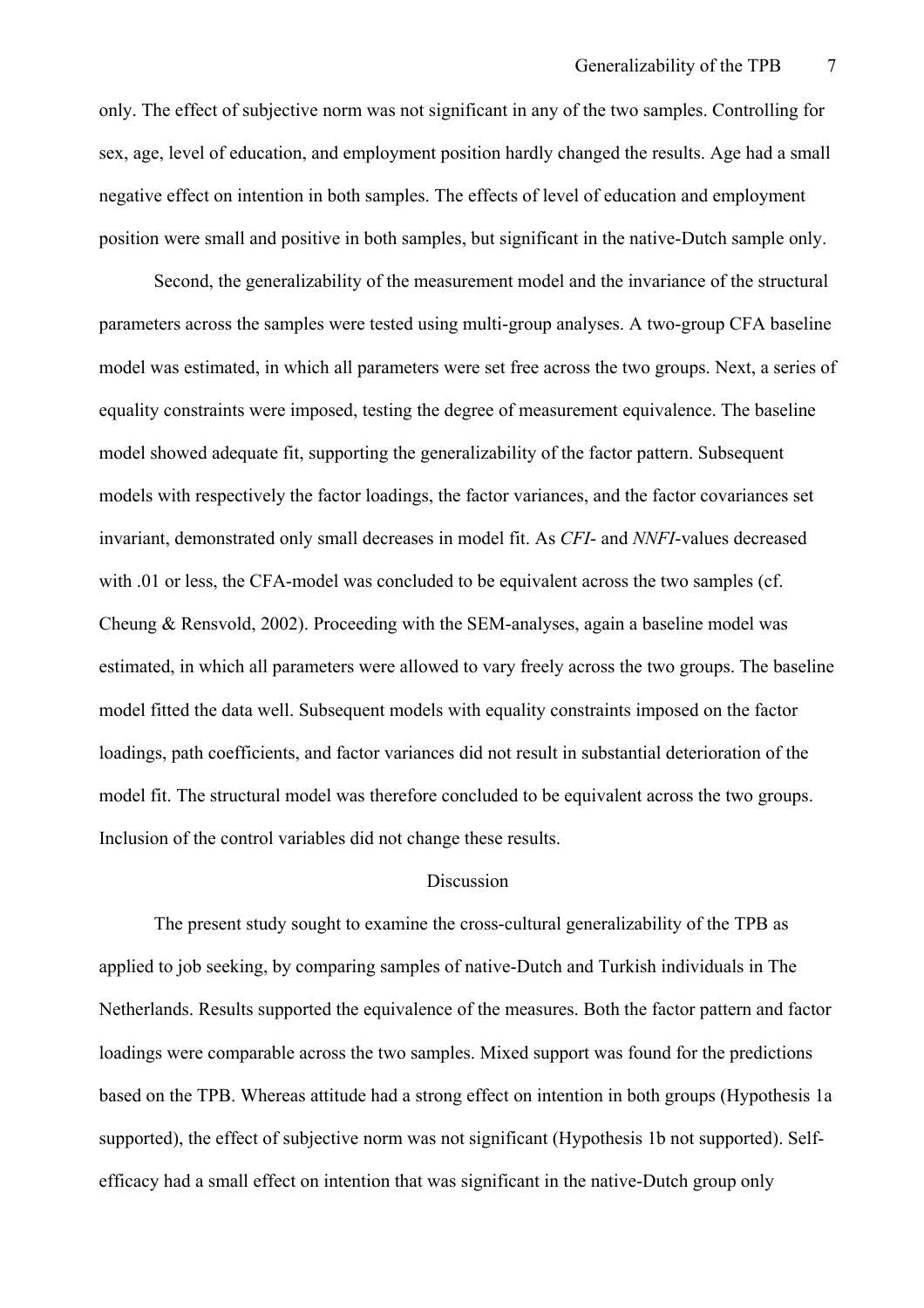(Hypothesis 1c partially supported). Several explanations may be offered for the non-significant results for subjective norm. For example, job seeking may be of such importance to personal wellbeing that people are less likely to be heavily influenced by others in forming their intentions. However, a rerun of our analyses without the inclusion of the attitude items showed that subjective norm strongly related to intention in both groups, but did not add unique variance over and above the effect of attitude. This might suggest that attitude mediates the impact of subjective norm on intention.

Although the TPB was thus only partially supported, model invariance tests demonstrated that the structural relations as outlined by the TPB were comparable in the native-Dutch and the Turkish sample. Although the attitude-intention relation seemed to be stronger in the native-Dutch than in the Turkish group ( $\gamma = .71$  vs.  $\gamma = .40$ ), imposing an equality constraint on the attitudeintention and subjective norm-intention relations did not worsen model fit significantly. Thus, intentions in the Turkish sample did not seem to be more affected by subjective norms and less by personal attitudes than in the native-Dutch sample (Hypothesis 2 not supported). These findings conflict with other research on cultural differences in the context of job seeking, suggesting that subjective norm is a strong predictor of job search intention in collectivistic cultures (Van Hooft, Born, Taris, & Van der Flier, 2004). Although evidence exists that collectivistic values are likely to be transmitted within Turkish immigrant families (Phalet & Schönpflug, 2001), the Turkish individuals in our study might have adopted Dutch individualistic values with regard to job seeking.

Limitations of the present study include: non-random sampling of the Turkish group, sample size differences between the two groups, reliance on self-report measures, and focus on only two cultural groups. In conclusion, we found support for the cross-cultural generalizability of the TPB as applied to job seeking in The Netherlands. Future research, however, should examine whether this finding generalizes to other cultural groups and other types of behavior.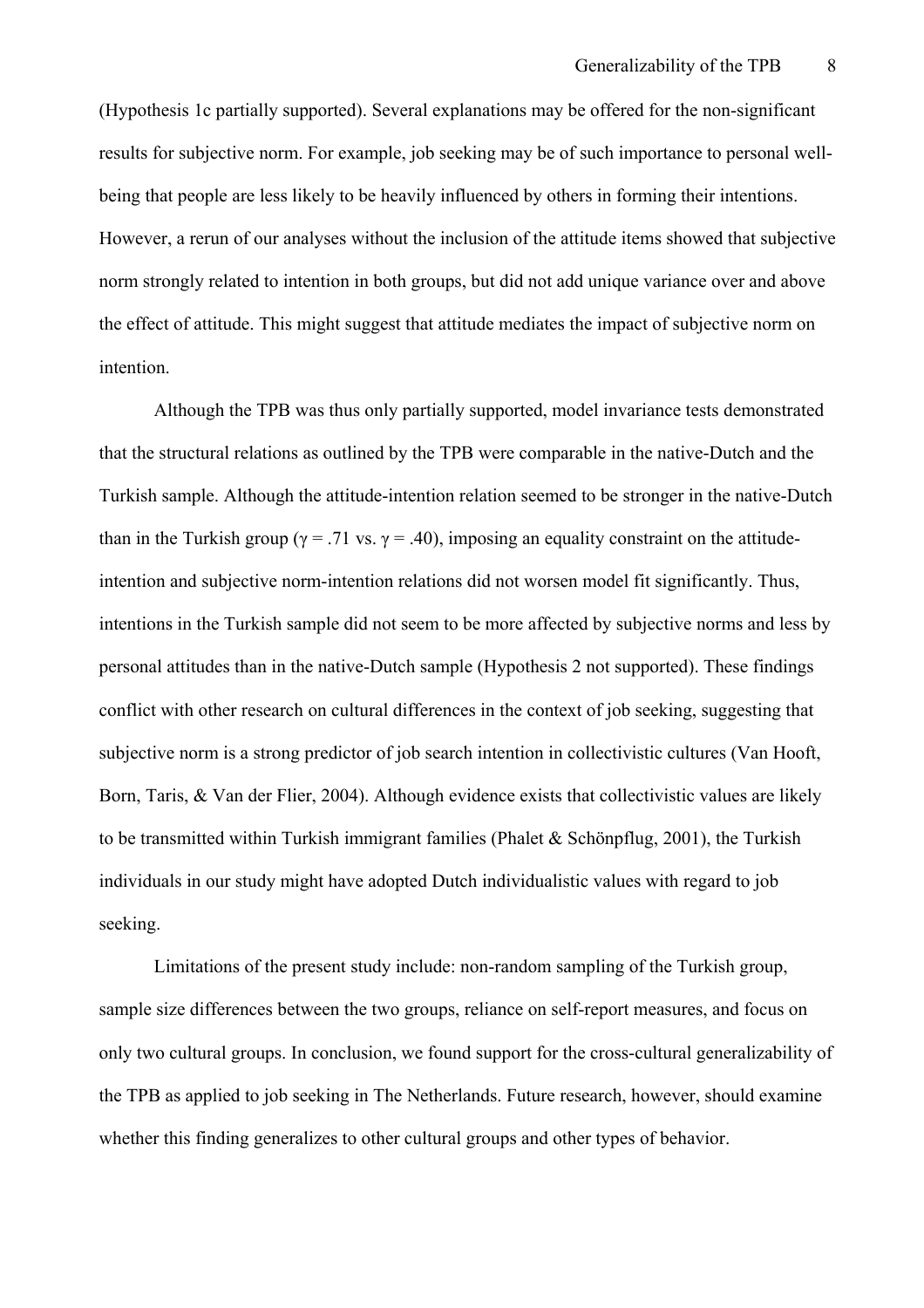#### References

- Ajzen, I. (1991). The theory of planned behavior. *Organizational Behavior and Human Decision Processes, 50*, 179-211.
- Armitage, C. J., & Conner, M. (2001). Efficacy of the theory of planned behaviour: A metaanalytic review. *British Journal of Social Psychology, 40*, 471-799.
- Cheung, G. W., & Rensvold, R. B. (2002). Evaluating goodness-of-fit indexes for testing measurement invariance. *Structural Equation Modeling, 9*, 233-255.
- Hofstede, G. (1980). *Culture's consequences: International differences in work-related values*. Beverly Hills, CA: Sage Publications.
- Hu, L., & Bentler, P. M. (1999). Cutoff criteria for fit indexes in covariance structure analysis: Conventional criteria versus new alternatives. *Structural Equation Modeling, 6*, 1-55.
- Javidan, M., & House, R. J. (2001). Cultural acumen for the global manager: Lessons from project GLOBE. *Organizational Dynamics, 29*, 289-305.
- Kanfer, R., Wanberg, C. R., & Kantrowitz, T. M. (2001). Job search and employment: A personality-motivational analysis and meta-analytic review. *Journal of Applied Psychology, 86*, 837-855.
- Markus, H. R., & Kitayama, S. (1998). The cultural psychology of personality. *Journal of Cross-Cultural Psychology, 29*, 63-87.
- Paşa, S. F., Kabasakal, H., & Bodur, M. (2001). Society, organisations, and leadership in Turkey. *Applied Psychology: An International Review, 50*, 559-589.
- Phalet, K., & Schönpflug, U. (2001). Intergenerational transmission of collectivism and achievement values in two acculturation contexts: The case of Turkish families in Germany and Turkish and Moroccan families in the Netherlands. *Journal of Cross-Cultural Psychology, 32*, 186-201.
- Van Hooft, E. A. J., Born, M. Ph., Taris, T. W., & Van der Flier, H. (2004). Job search and the theory of planned behavior: Minority - majority group differences in The Netherlands. *Journal of Vocational Behavior, 65*, 366-390.
- Van Hooft, E. A. J., Born, M. Ph., Taris, T. W., & Van der Flier, H. (in press). Predictors and outcomes of job search behavior: The moderating effects of gender and family situation. *Journal of Vocational Behavior*.
- Van Ryn, M., & Vinokur, A. D. (1992). How did it work? An examination of the mechanisms through which an intervention for the unemployed promoted job-search behavior. *American Journal of Community Psychology, 20*, 577-597.